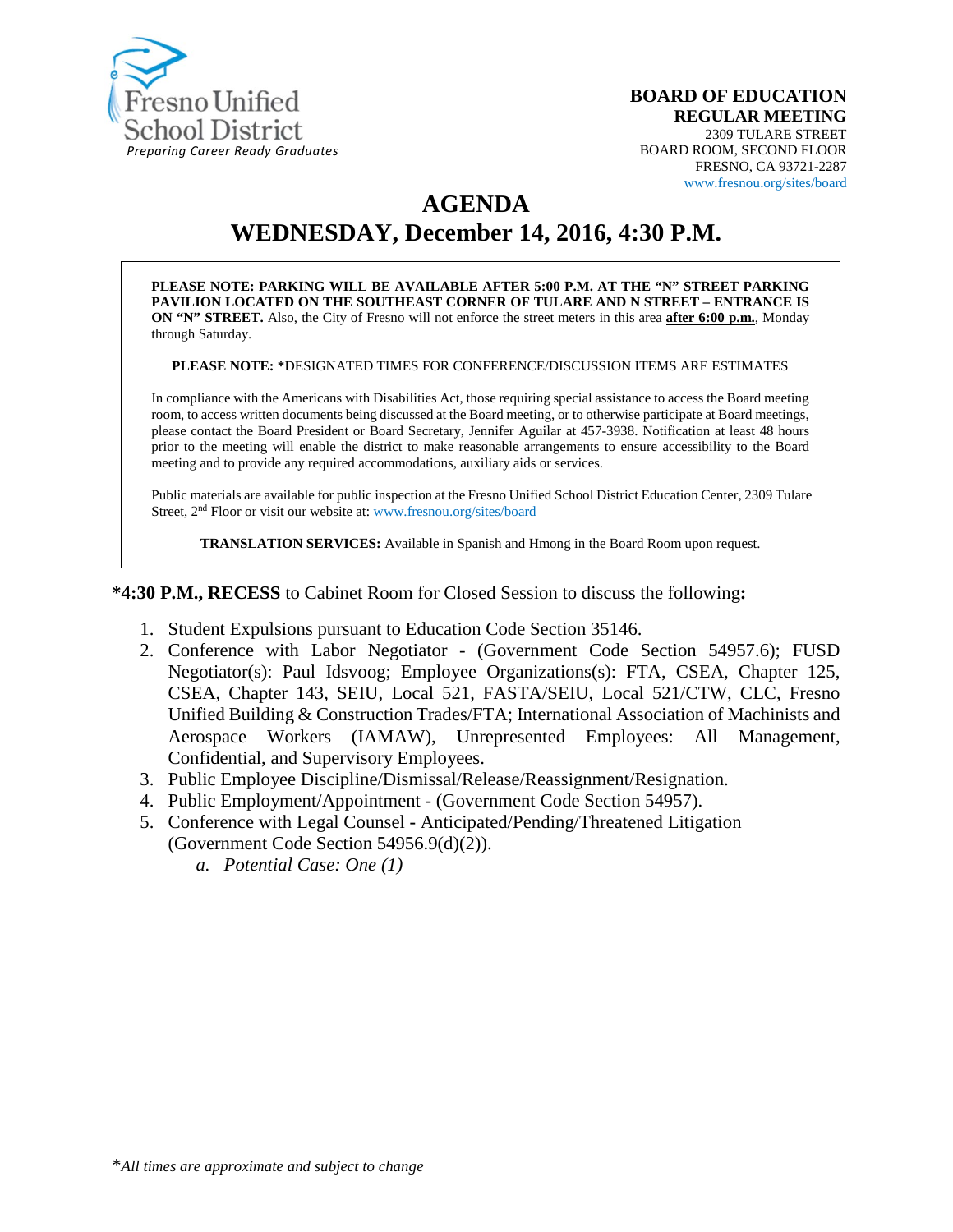### **5:30 P.M., RECONVENE** and report action taken during Closed Session, if any.

### **PLEDGE OF ALLEGIANCE**

Maria Gonzalez, a parent that has had a positive impact at Sunset Elementary, will lead the flag salute.

#### **APPROVE Minutes**

Included in the Board binders are the draft minutes for the November 9, 2016 Regular Board meeting. The Superintendent recommends approval. Contact person: Michael E. Hanson, telephone 457-3884.

#### **ADOPT Resolution in the Matter of Unopposed Nomination of Governing Board Elections; No Election; Seating at Annual Organizational Meeting**

Pursuant to Education Code sections 5326 and 5328, if only one person is nominated for an elected office and therefore, a district election is not held, the person nominated shall be seated at the organizational meeting of the board as if elected at a district election.

#### **ADMINISTER the Oath of Office to Re-Elected and Newly-Elected Board of Education Members Claudia Cazares, Elizabeth Rosas Jonasson, and Carol Mills.**

Board Members will take the ceremonial Oath of Office for the position of Trustee, Board of Education, by order of Trustee Area:

### **TRUSTEE AREA 2**

• Fresno Unified Trustee Luis Chavez, will administer the Oath of Office to Elizabeth Rosas Jonasson, newly-elected Board Member to Trustee Area 2. Member Rosas Jonasson will serve a four-year term (2017-2020).

### **TRUSTEE AREA 5**

• Supervisor-Elect Sal Quintero, will administer the Oath of Office to Carol Mills, re-elected Board Member to Trustee Area 5. Member Mills will serve a four-year term (2017-2020).

### **TRUSTEE AREA 6**

• Jesus Cazares, will administer the Oath of Office to Claudia Cazares, newly-elected Board Member to Trustee Area 6. Member Cazares will serve a four-year term (2017-2020).

#### **RECESS for Brief Reception Honoring Re-elected and Newly-elected Board of Education Members.**

#### **HEAR Reports from Student Board Representatives**

An opportunity is provided to hear comments/reports from Student Board Representatives from Design Science High School. Contact person: Kim Mecum, telephone 457-3731.

### **HEAR Report from Superintendent**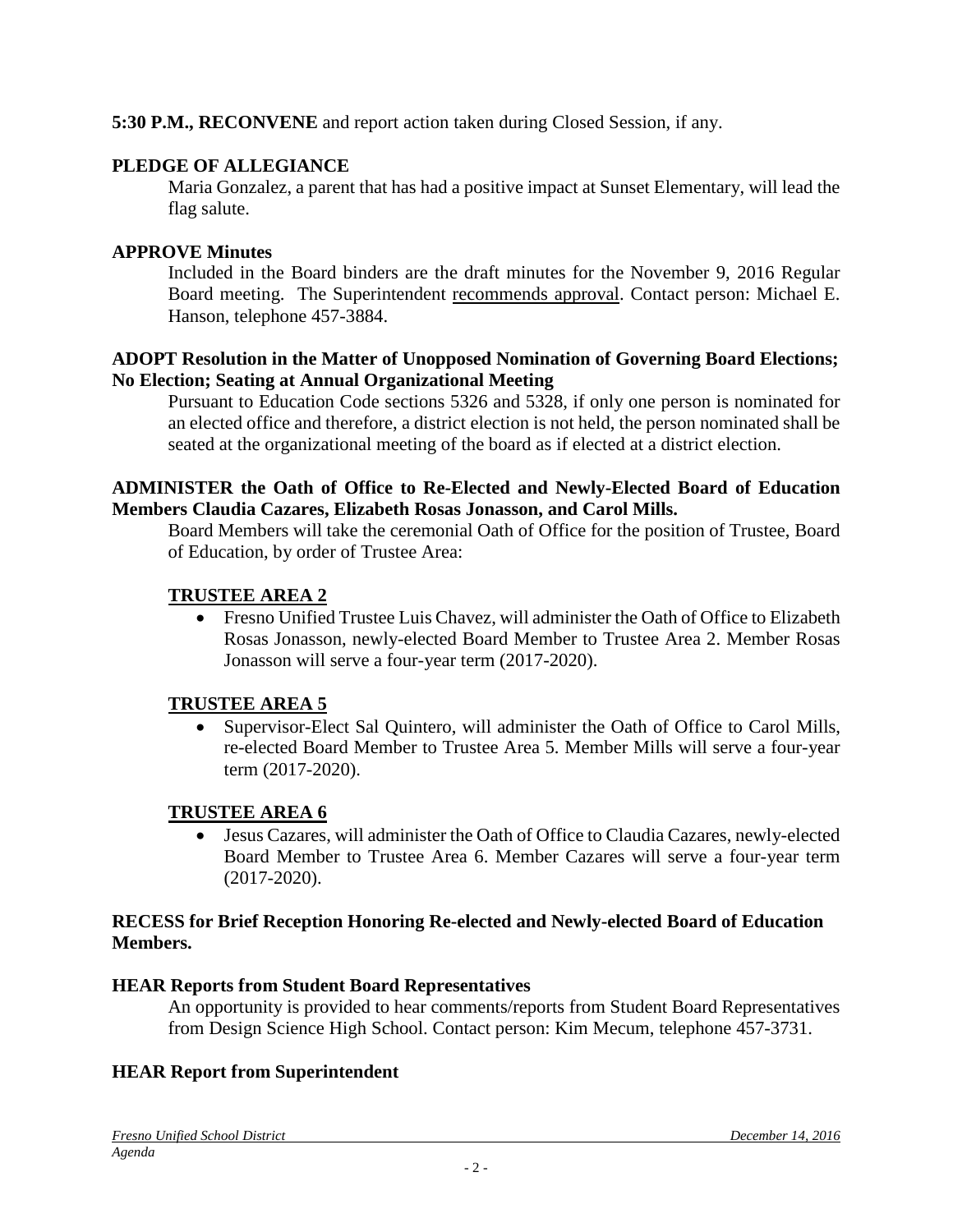### **ORGANIZATION of the Board of Education**

It is recommended that Superintendent Hanson preside at the organizational meeting and accept nominations for the position of President of the Board of Education. After the President is elected, it is recommended that the President preside and accept nominations for the Clerk of the Board of Education. The new Board President will preside over the Board meeting.

ALL CONSENT AGENDA items are considered to be routine by the Board of Education and will be enacted by one motion. There will be no separate discussion of items unless a Board member or member of the community so requests, in which event, the item(s) will be considered following approval of the Consent Agenda.

### **A. CONSENT AGENDA**

### **A-1, APPROVE Personnel List**

Included in the Board binders is the Personnel List, Appendix A, as submitted. The Superintendent recommends approval. Contact person: Paul Idsvoog, telephone 457-3548.

**A-2, ADOPT Findings of Fact and Recommendations of District Administrative Board**

The Board of Education received and considered the Findings of Fact and Recommendations of District Administrative Panels resulting from hearings on expulsion and readmittance cases conducted during the period since the November 16, 2016, Regular Board Meeting. The Superintendent recommends adoption. Contact person: Kim Mecum, telephone 457-3731.

### **A-3, ADOPT Plan for College Readiness Block Grant from the California Department of Education**

At the November 16, 2016 Board of Education meeting the district presented and discussed the College Readiness Block Grant (CRBG). The CRBG provides California's high school unduplicated pupils additional supports to increase the number who enroll at institutions of higher education and complete an undergraduate degree within four years. The adoption of the CRBG funding plan will increase or improve services for unduplicated pupils to ensure college readiness that aligns with the Local Control and Accountability Plan. The Superintendent recommends adoption. Fiscal impact: Preliminary \$2,347,604 State allocation. Contact person: Ruth F. Quinto, telephone 457-6226.

- **A-4, ADOPT Variable Term Waiver for Career Technical Education Credential Holders** Waiver request for Career Technical Education Credential holders for English Learner Authorization until CTE program is completed. The Superintendent recommends adoption. Fiscal impact: There is no fiscal impact to the district. Contact person: Paul Idsvoog, telephone 457-3548.
- **A-5, APPROVE Renewal Agreement with Barney & Barney for Affordable Care Act (Employer Mandate) Services**

Included in the Board binders is a renewal agreement with Barney & Barney to provide Affordable Care Act (Employer Mandate) support services to Fresno Unified School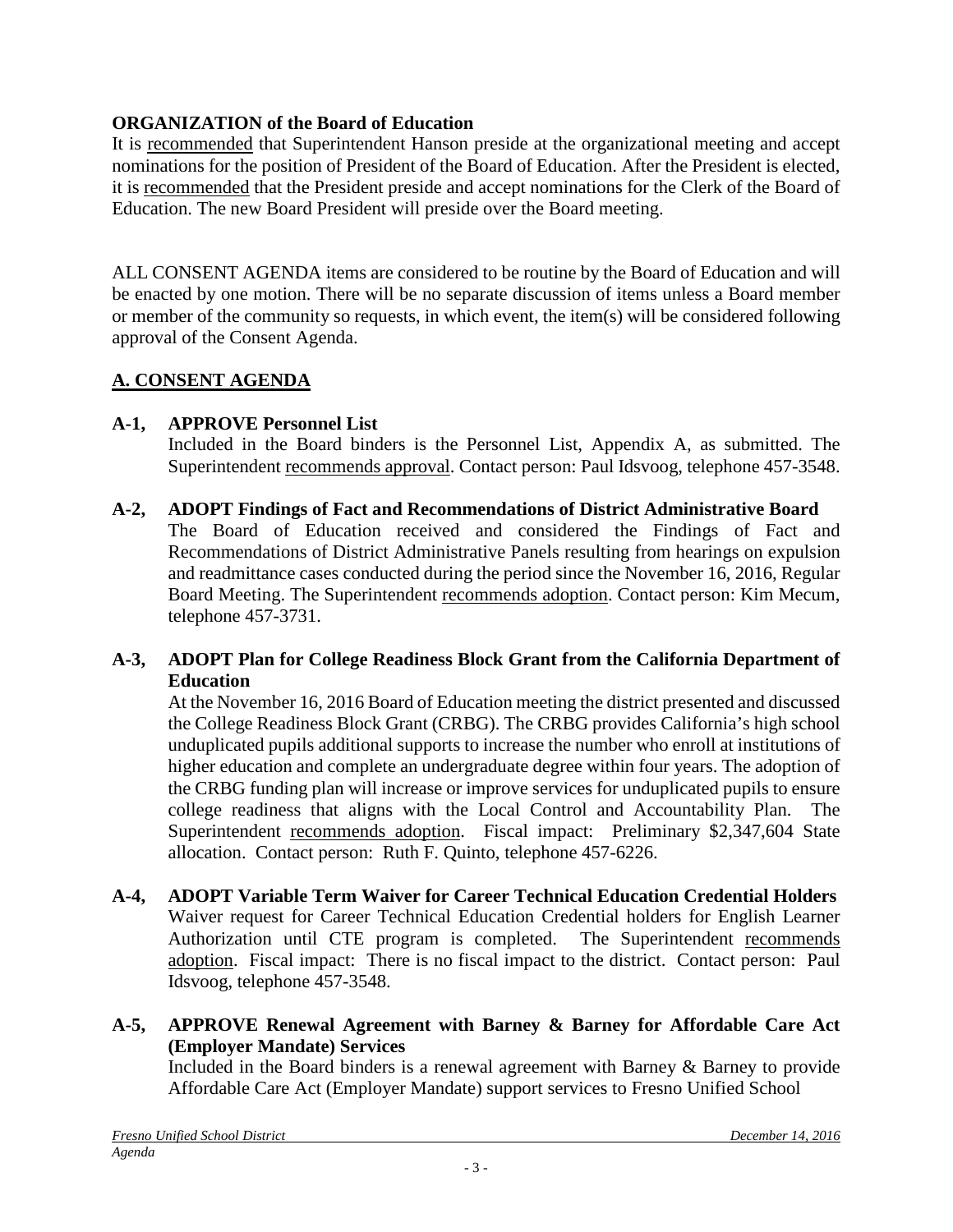### **A. CONSENT AGENDA** *- continued*

District. This agreement is for a one-year period and will not exceed \$6,000 annually. The Superintendent recommends approval. Fiscal impact: The estimated annual cost is \$6,000. Funds are available in the Risk Management Internal Service Fund. Contact person: Ruth F. Quinto, telephone 457-6226.

- **A-6, APPROVE Renewal Agreement with Delta Health Systems for Tele-Health Services** Included in the Board binders is a renewal agreement with Delta Health Systems for the tele-health services program. The tele-health services program provides district health plan members with access to same day consultations with licensed physician 24 hours a day 365 days a year. The access is facilitated via use of telephonic or video conferences where available. The agreement is effective January 1, 2017 through December 31, 2017. The Superintendent recommends approval. Fiscal impact: The estimated annual cost is \$176,000. Funds are available Health Internal Service Fund. Contact person: Ruth F. Quinto, telephone 457-6226.
- **A-7, APPROVE Renewal Agreement with Envision Insurance Company for Retiree Prescription Services (Envision Rx Plus)**

Included in the Board binders is a renewal agreement with Envision Insurance Company to provide Medicare eligible retiree prescription benefit services. The renewal period is one year commencing January 1, 2017, and will allow uninterrupted prescription benefit services for Medicare eligible retirees. The Superintendent recommends approval. Fiscal impact: Sufficient funds are available in the district's Health Internal Service Fund. Contact person: Ruth F. Quinto, telephone 457-6226.

### **A-8, APPROVE Award of Request for Proposal 16-20, Workers' Compensation/Risk Management Claims Software**

Included in the Board binders is information on Request for Proposal (RFP) 16-20 to select a qualified Workers' Compensation Software vendor for the Benefits and Risk Management Department. Based on an extensive review, staff recommends award to the best value respondent:

Origami Risk (Aliso Viejo, California) \$315,160

The Superintendent recommends approval. Fiscal impact: Sufficient funds are available in the Workers' Compensation and Risk Management Internal Services Funds. Contact person: Ruth F. Quinto, telephone 457-6226.

### **A-9, APPROVE Reappointment to Citizens' Bond Oversight Committee**

Board Member Johnson is recommending the reappointment of Patricia Pointer to the Citizens' Bond Oversight Committee. She has served two terms and is eligible for a third term. The Citizens' Bond Oversight Committee was established by the Board *"to inform the public concerning the expenditure of bond proceeds approved by the voters,"* and *"to ensure that bond proceeds are expended only for the purposes set forth in the ballot measures"* (Committee Bylaws)*.* The Superintendent recommends approval. Fiscal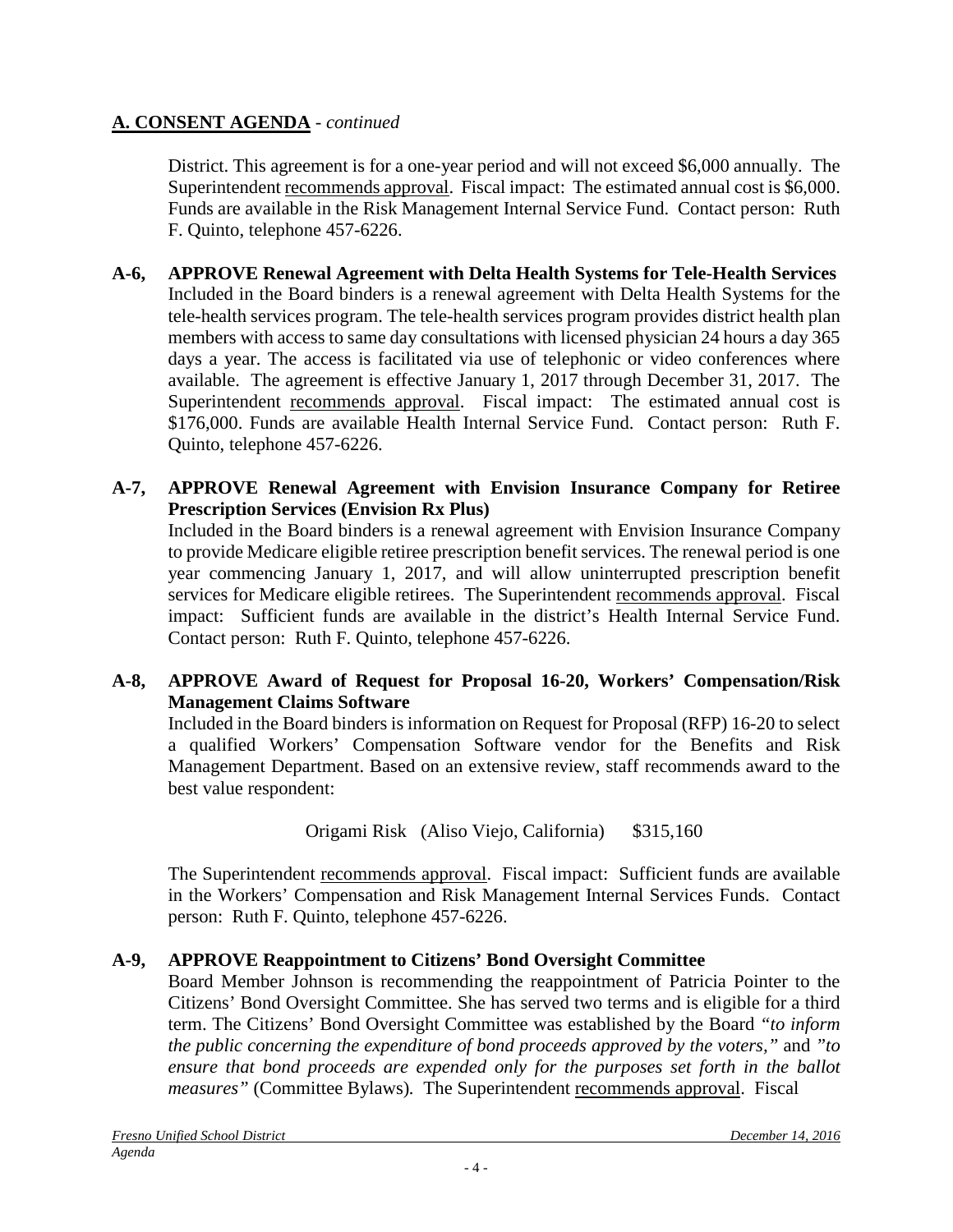#### **A. CONSENT AGENDA** *- continued*

impact: There is no fiscal impact to the district. Contact person: Karin Temple, telephone 457-314.

### **A-10, APPROVE Award of Bid 17-09 Sections A-D, Playground Equipment Installation at Four Elementary Schools**

Included in the Board binders is information on Bid 17-09 Sections A-D, for installation of district-purchased playground equipment at Calwa, Centennial, Ewing and Wilson elementary schools. Existing playground equipment at the four campuses is 15-20 years old. Frequent repairs are required and replacement parts are difficult to obtain.

Staff recommends award to the lowest responsive, responsible bidder:

Sections A-D JT2 Inc. dba Todd Companies (Visalia, CA) \$130,375

The Superintendent recommends approval. Fiscal impact: \$130,375 is available in the Measure Q Fund. Contact person: Karin Temple, telephone 457-314.

### **A-11, DENY Claim #16-1031-0372**

Included in the Board binders is a Claim for Damages by a Minor, case #16-1031-0372. The Superintendent recommends that the Claim be denied and the matter referred to the district's Director of Benefits and Risk Management for further handling. The Superintendent recommends denial. Fiscal impact: There is no fiscal impact to the district at this time. Contact person: Ruth F. Quinto, telephone 457-6226.

#### **A-12, RATIFY Grant Application to the California Commission for Teacher Credentialing** The Teacher Development Department seeks ratification of a grant proposal submitted to the California Commission for Teacher Credentialing – California Classified School Employee Teacher Credentialing Program. The grant will fund the Fresno Unified "Grow2Teach" program which will identify and recruit qualifying Fresno Unified classified staff to participate in a program designed to support their completion of an undergraduate degree and a Commission-approved teacher preparation program so that they can become qualified to provide instructional service as credentialed Multiple Subject, Special Education and/or Single Subject teachers with Fresno Unified. If awarded, the program will augment, expand and embed into the district's existing "Aspiring Teacher/Teacher Development Pipeline" programs. The Superintendent recommends ratification. Fiscal impact: Potential grant award of \$600,000 per year for five years for a total of up to \$3,000,000. Contact person: Ruth F. Quinto, telephone 457-6226.

### **A-13, RATIFY Change Order for the Project Listed Below**

Included in the Board binders is information on a Change Order for the following project:

Bid 16-30C, Installation of Exterior Lighting at Various Sites Change Order 1 (Tehipite Middle School): \$1,980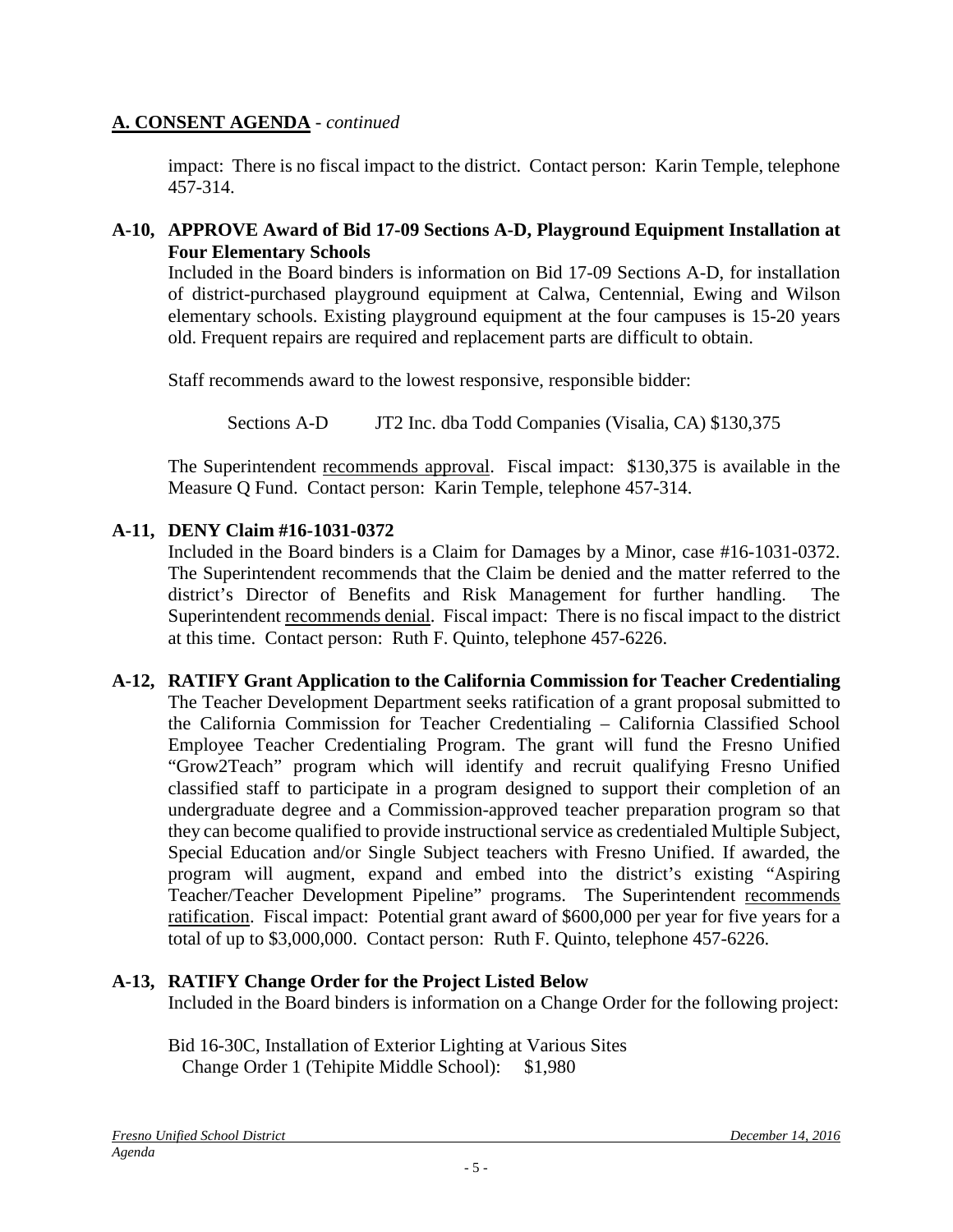### **A. CONSENT AGENDA** *- continued*

The Superintendent recommends ratification. Fiscal impact: \$1,980 is available in the General Fund. Contact person: Karin Temple, telephone 457-3134.

### **END OF CONSENT AGENDA (ROLL CALL VOTE)**

### **UNSCHEDULED ORAL COMMUNICATIONS**

Individuals who wish to address the Board on topics within the Board's subject matter jurisdiction, but **not** listed on this agenda may do so at this time. While all-time limitations are at the discretion of the Board President, generally members of the public will be limited to a maximum of three (3) minutes per speaker for a total of thirty (30) minutes of public comment as designated on this agenda. Any individual who has not had an opportunity to address the Board during this initial thirty (30) minute period may do so at the end of the meeting after the Board has addressed all remaining items on this agenda. Individuals with questions on school district issues may submit them in writing. The Board will automatically refer to the Superintendent any formal requests that are brought before them at this time. The appropriate staff member will furnish answers to questions. Please note, that if you wish to address the Board on an agenda item, you should do so when that specific item is called.

### **B. CONFERENCE/DISCUSSION AGENDA**

#### **6:30 P.M.**

#### **B-14, DISCUSS and APPROVE the 2015/16 Audited Financial Statements Prepared by Crowe Horwath, LLP**

Included in the Board binders is the Annual Financial Audit Report as prepared by our external auditors, Crowe Horwath, LLP. The audit report has been completed for submission to the State Department of Education. Each year the district is required to have its financial statements audited by an independent accounting firm. We are pleased to report that Fresno Unified School District has received an "Unmodified Opinion" for the 2015/16 Audit, which is the best opinion that can be issued. The Superintendent recommends approval. Fiscal impact: There is no fiscal impact to the district. Contact person: Ruth F. Quinto, telephone 457-6226.

#### **6:40 P.M.**

#### **B-15, DISCUSS and APPROVE the 2016/17 First Interim Financial Report with a Positive Certification**

California school districts are required to approve interim financial reports twice each fiscal year. Fresno Unified School District's 2016/17 First Interim Financial Report is presented for approval and reflects a positive certification of the district's financial condition. The report is based on the October 31, 2016 year-to-date revenue and expenditures as required by state law. The Superintendent recommends approval of the First Interim Financial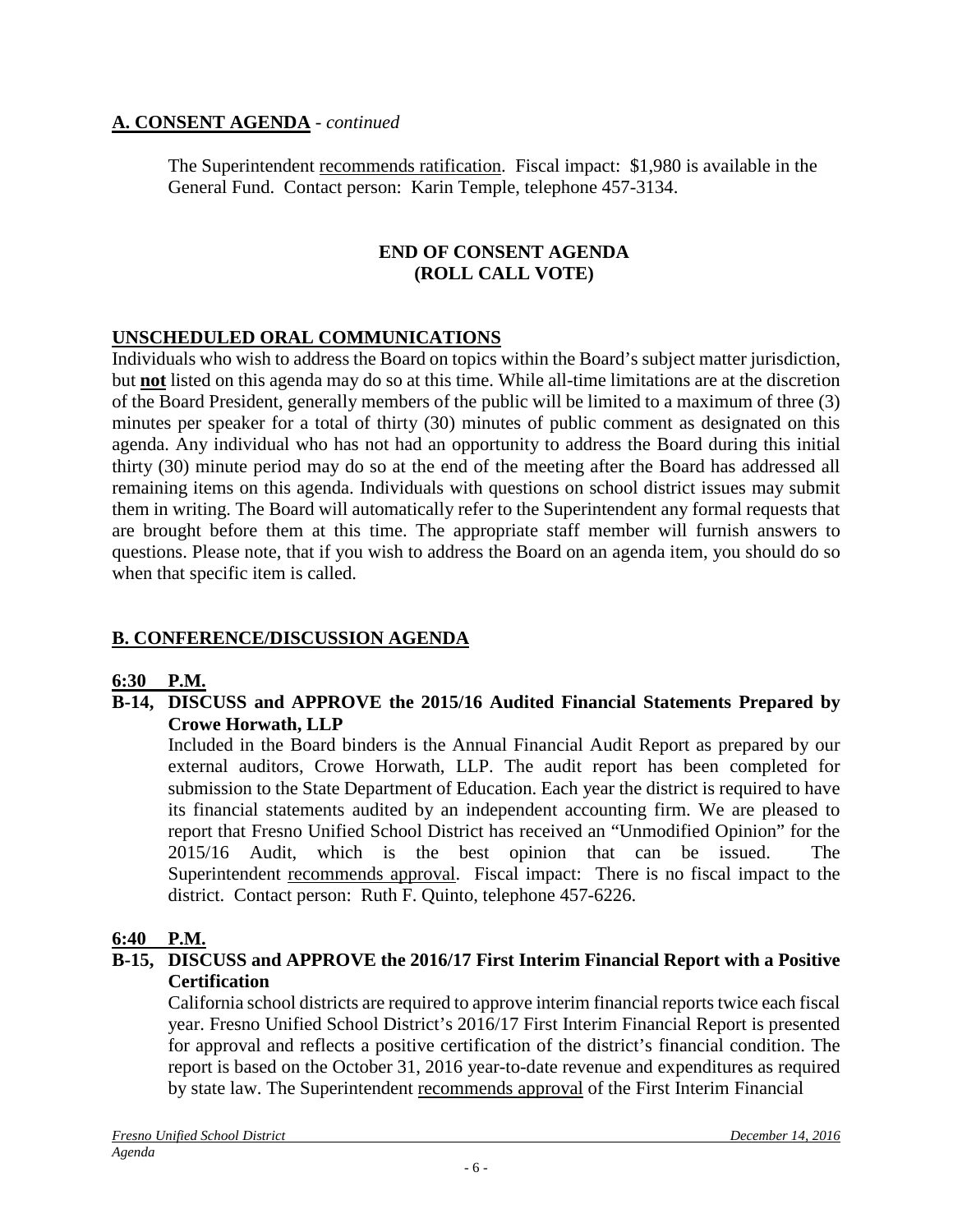### **B. CONFERENCE/DISCUSSION AGENDA** – *continued*

Report for submission to the County Superintendent of Schools. Fiscal impact: A positive certification reflects that the district has the required reserve for economic uncertainties (2%) and has a positive cash balance for the current year and two subsequent years. In addition, the support material reflects a multi-year projected budget for Unrestricted General Fund and utilizes the state assumptions developed by the California County Superintendents Educational Services Association. Contact person: Ruth F. Quinto, telephone 457-6226.

### **7:00 P.M.**

### **B-16, DISCUSS and APPROVE 2015/16 Measure Q Annual Report**

Included in the Board binders and recommended for approval is the 2015/16 Measure Q Annual Report. The Annual Report, which is a requirement of the Citizens' Bond Oversight Committee, includes a statement of compliance with State Proposition 39, bond project activity, and bond financial update. The Citizens' Bond Oversight Committee was established by the Board *"to inform the public concerning the expenditure of bond proceeds approved by the voters,"* and *"to ensure that bond proceeds are expended only for the purposes set forth in the ballot measures."* (Committee Bylaws). The Superintendent recommends approval. Fiscal impact: Approving the Annual Report results in no financial impact to the district. Contact person: Karin Temple, telephone 457-3134.

### **7:15 P.M.**

### **B-17, DISCUSS and APPROVE Proposed Revisions for Board Bylaws (BB) 9140, 9222, 9223, 9270 and Exhibits (E) 9223 and 9270**

Included in the Board binders are proposed revisions to the following four Board Bylaws (BB) and two Exhibits (E) which meet the legal mandates recommended by the California School Boards Association (CSBA):

- BB 9140 Board Representatives: Revision recognizes that participation of Board members on district or community committees supports the Board's community leadership role.
- BB 9222 Resignation: Update clarifies the effective date of a resignation of a member of the board, the need for the board to fill the vacancy by ordering an election or making a provisional appointment as appropriate, and the need for the resigning member to file a revised Statement of Economic Interest/Form 700.
- BB 9223 Filling Vacancies: Update reflects current law which allows governing boards to approve a board member's out-of-state absence for illness or urgent necessity for an unlimited duration.
- E 9223 Filling Vacancies: CSBA recommends deletion of this Exhibit as language is included in Board Bylaw 9223's proposed revisions.
- BB 9270 Conflict of Interest: Bylaw reorganizes and updates to reflect requirement to submit the conflict of interest code to the code reviewing body by the deadline established by the code reviewing body and clarifies language.
- E 9270 Conflict of Interest: Exhibit updates legal citations.